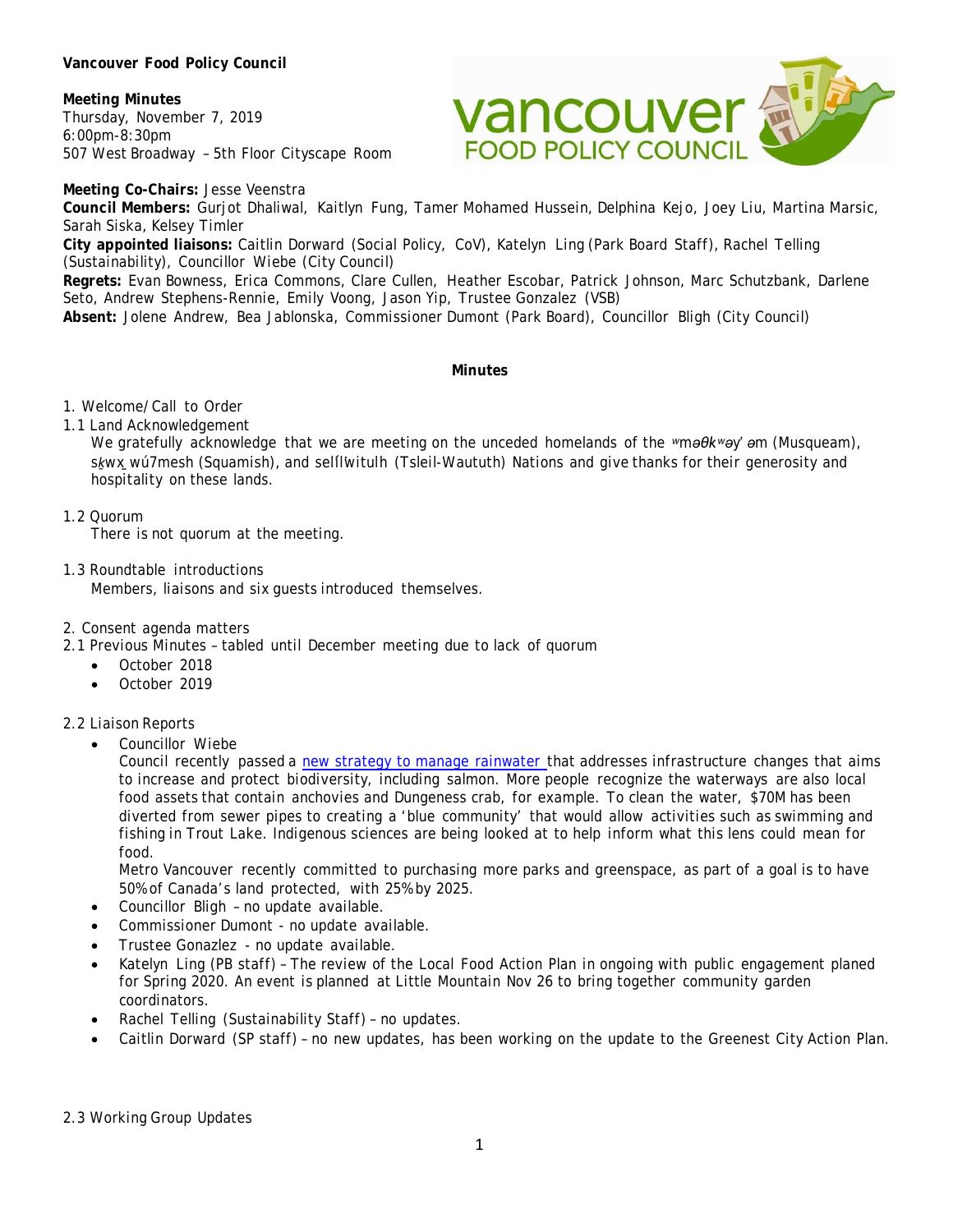• Food Cultivation & UbAg – met by phone regarding Class 8 community gardens with City staff to discus what benefits the community gardens should bring to the rest of the community. Questions related to mobility, aesthetics, permitting, cost, and effects on other gardens were considered.

The discussion informed the feedback provided to Finance for the report back/memo to council. It is unclear if further information will be requested.

Urban farming – VUFS is planning to host an urban farming forum in January 19, 2020 at PNE. The urban farming census has been done twice and will be done again, as well as a bylaw study to look at the differences across the province. Caitlin is doing an urban farming review internally.

• Development/Retail – the group is working with LFS to look at small grocers including location, cost and availability of produce; the project will wrap up in November. Then, the supply chain and distribution will be examined to look for barriers and opportunities in policies so the City can provide more support. Information about low-cost markets run by NGOs could feed into policies related to access to retail. This group wants to connect with the Food Programming WG to explore future programming at the new Evelyn Saller site. The acquisition of Balmoral will also be considered. ACTION: Martina will send an email about situation at Evelyn Saller.

As part of continuous learning, an opportunity exists to have City staff present on zoning regulations. There was general agreement from members that this would be welcome.

• Food Waste – has met and will reach out to last year's group to see what was done previously. Once the Engineering report on single use plastics is available, they will be able to provide feedback. The group will also look at diversion, composting and organic waste, and maybe waste water. The group will reach out to UBC students to explore existing diversion programs, and is looking up the food chain at how to reduce surpluses, and into recycling capacity of the city.

Councillor Weibe mentioned that Stanley Park is considering managing their own compost, and suggests the working group could explore neighbourhood scale solutions due to the closing down of regional facilities. Currently there are no organic waste bins in the public spaces. Restaurants are also struggling with the cost to compost organic waste. It was noted that water is removed from waste at Pacific Centre which reduces the amount that is shipped.

Caitlin also noted that one asset developers can provide under the Sustainable Large Sites Policy can be onsite organics management but the City could use more direction on what should be provided. Managing compost within the city will reduce pressure on ALR land. It was noted there is also a demonstration centre in Kitsiliano at City Farmer

- Children & Youth the group has been in touch by email and is contributing to the planning of the first event to bring BC members and supporters of the Coalition for Healthy School Food together to discuss what a universal school food program for BC might look like. City Councillors are also discussing what municipal support might look like.
- Leadership Team no new updates. As part of continuing education, it was suggested to bring Spencer Lyndsay in December to talk with an indigenous lens for how to connect with host nations. or dec. for indigenous lens connecting with host nations. Funds from can be accessed from those kept by Hua Foundation for honoraria.
- Community Food Programming [NEW] this group has met and has community members on the working group. At an investigative stage, the group is focused on narrowing its purpose and researching what counts as a community food program, and compile resources. This will tell what gaps exist in what neighbourhoods, both for quality and quantity. Also looking at changing the conversation from the idea of food deserts (deserts occur naturally) to something more of an apartheid (which is created by society), with a stronger equity lens. The City will fund the Evelyn Saller Centre so that it is open longer, as the current wait time is 1.5 hours. Other suggestions include the ability to check in and return later, or adding more locations. VCH had previously looked at food standard guidelines, from the lens of access. That report contains many recommendations.
- 3. Matters requiring discussion
- 3.1 Vancouver City Planning Commission May 2020 summit meeting: The Vancouver We Want, The City We Need.

Based on the invitation, prior to the meeting Andrew had sent some background based on experience and concerns about the last VCPC event. Specific concerns included whose priorities helped shape the meeting, the fact that there was a cost to attend, and that the list of invitees did not represent diverse representation.

The cost has been removed, and the recent invitation pointed to how the information will be used. VFPC members are encouraged to attend to make for a more representative event. Clare has indicated she can go but wanted to